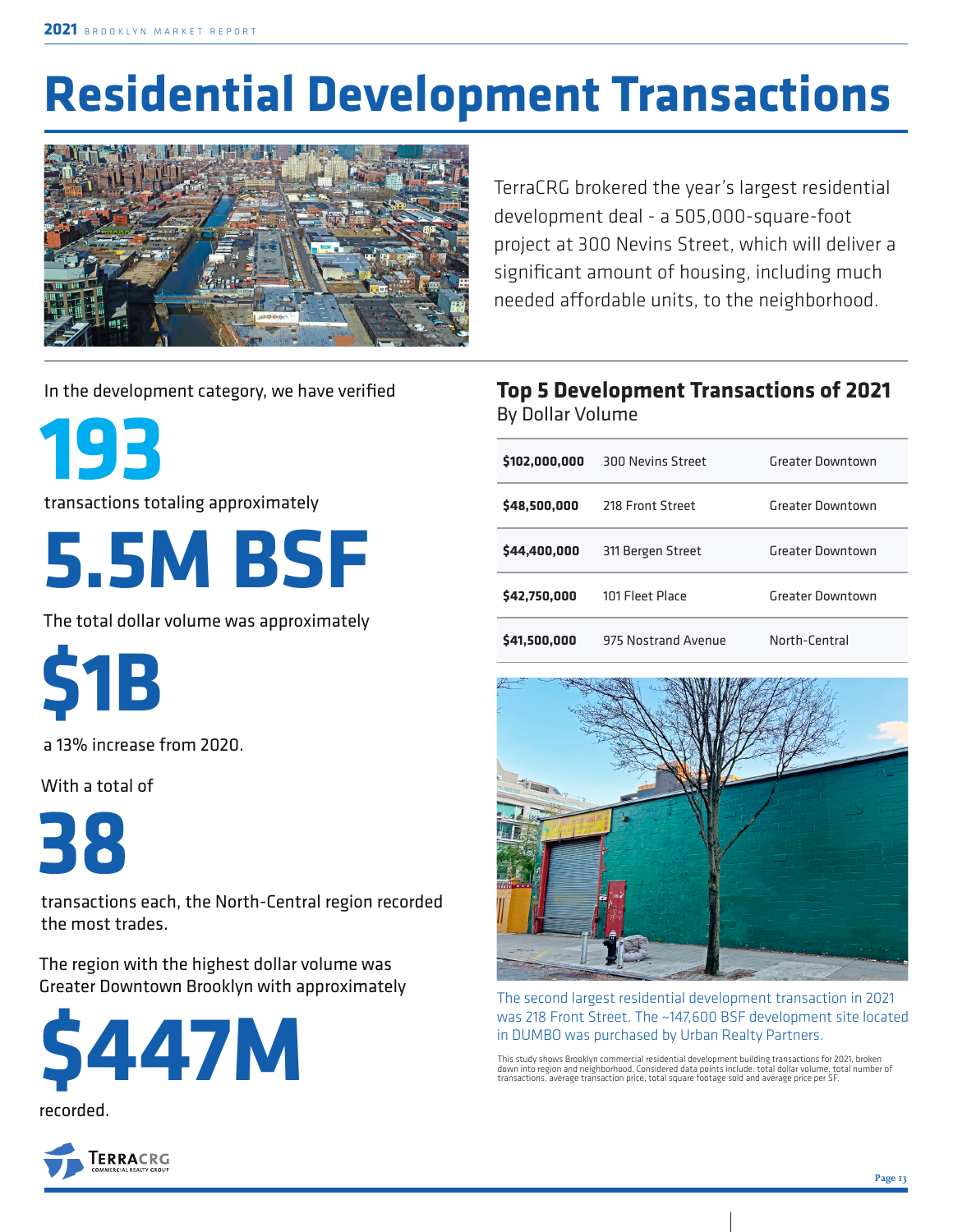## **Residential Development**

| <b>Central Brooklyn</b><br>Borough Park<br>\$27,187,337<br>\$2,718,734<br>113,910<br>\$239<br>10<br>East Flatbush<br>\$181<br>12<br>\$3,045,792<br>202,361<br>\$36,549,500<br>Flatbush<br>$\overline{2}$<br>\$4,697,500<br>73,812<br>\$127<br>\$9,395,000<br>Flatlands<br>2<br>\$2,926,126<br>24,330<br>\$241<br>\$5,852,252<br>Kensignton<br>\$4,100,000<br>1<br>18,942<br>\$197<br>Lefferts Gardens<br>\$2,600,000<br>\$2,600,000<br>1<br>13,226<br>\$300<br>Midwood<br>З<br>\$17,650,000<br>\$5,883,333<br>58,895<br>$\overline{2}$<br>\$150<br>Prospect Park South<br>\$3,025,000<br>\$1,512,500<br>20,189<br>\$202<br><b>Total/Average</b><br>\$106,359,089<br>33<br>\$3,223,003<br>525,665<br>\$96<br>Brownsville<br>З<br>East Brooklyn<br>\$10,120,000<br>\$3,373,333<br>105,250<br>6<br>\$60<br>303,231<br>Cypress Hills<br>\$18,100,000<br>\$3,016,667<br>\$61<br>East New York<br>\$65,412,000<br>21<br>\$3,114,857<br>1,072,804<br>\$63<br><b>Total/Average</b><br>\$93,632,000<br>30<br>\$3,121,067<br>1,481,286<br>\$332<br><b>Greater Downtown Brooklyn</b><br>Boerum Hill<br>\$44,400,000<br>1<br>\$44,400,000<br>133,749<br>\$743<br>\$8,170,000<br>\$8,170,000<br>Brooklyn Heights<br>1<br>11,000<br>\$368<br>Carroll Gardens<br>\$3,257,482<br>$\mathbf{1}$<br>\$3,257,482<br>8,850<br>Clinton Hill<br>\$240<br>\$10,210,000<br>3<br>\$3,403,333<br>42,588<br>\$404<br>Cobble Hill<br>\$2,020,000<br>\$2,020,000<br>5,000<br>1<br>\$236<br>Downtown Brooklyn<br>\$161,800,080<br>$\overline{7}$<br>\$23,114,297<br>684,618<br>\$329<br><b>DUMBO</b><br>\$48,500,000<br>\$48,500,000<br>1<br>147,600<br>\$275<br>Fort Greene<br>5<br>\$3,316,800<br>\$16,584,000<br>60,346<br>\$209<br>Gowanus<br>$\overline{4}$<br>\$122,960,500<br>\$30,740,125<br>589,501<br>\$312<br>Park Slope<br>\$11,980,000<br>$\overline{4}$<br>\$2,995,000<br>38,360<br>\$341<br>Prospect Heights<br>3<br>\$2,300,000<br>\$6,900,000<br>20,261<br>6<br>\$307<br>Red Hook<br>\$10,285,000<br>\$1,714,167<br>33,475<br>\$252<br>37<br><b>Total/Average</b><br>\$447,067,062<br>\$12,082,894<br>1,775,348<br>\$261<br><b>North Brooklyn</b><br>East Williamsburg<br>\$4,059,800<br>\$40,598,000<br>10<br>155,485<br>$\overline{7}$<br>\$417<br>Greenpoint<br>\$43,097,081<br>\$6,156,726<br>103,459<br>\$421<br>Williamsburg<br>\$71,375,298<br>18<br>\$3,965,294<br>169,675<br>\$362<br><b>Total/Average</b><br>35<br>\$4,430,582<br>428,619<br>\$155,070,379<br>\$155<br><b>North-Central Brooklyn</b><br>Bedford-Stuyvesant<br>\$49,362,000<br>19<br>\$2,598,000<br>318,017<br>5<br>\$135<br><b>Bushwick</b><br>\$3,589,000<br>\$717,800<br>26,622<br>6<br>Crown Heights<br>\$218<br>\$40,670,000<br>\$6,778,333<br>186,290<br>\$191<br>\$60,645,258<br>4<br>\$15,161,315<br>316,887<br>Crown Heights South<br>\$113<br>Ocean Hill<br>\$3,560,000<br>$\overline{4}$<br>\$890,000<br>31,545<br>\$179<br><b>Total/Average</b><br>\$157,826,258<br>38<br>\$4,153,323<br>879,361<br>\$142<br>Brighton Beach<br>\$500,000<br>\$500,000<br>3,520<br><b>South Brooklyn</b><br>1<br>Coney Island<br>\$26,260,623<br>\$26,260,623<br>213,417<br>\$123<br>1<br>\$89<br>Gerritsen Beach<br>\$360,000<br>$\mathbf{1}$<br>\$360,000<br>4,050 |
|----------------------------------------------------------------------------------------------------------------------------------------------------------------------------------------------------------------------------------------------------------------------------------------------------------------------------------------------------------------------------------------------------------------------------------------------------------------------------------------------------------------------------------------------------------------------------------------------------------------------------------------------------------------------------------------------------------------------------------------------------------------------------------------------------------------------------------------------------------------------------------------------------------------------------------------------------------------------------------------------------------------------------------------------------------------------------------------------------------------------------------------------------------------------------------------------------------------------------------------------------------------------------------------------------------------------------------------------------------------------------------------------------------------------------------------------------------------------------------------------------------------------------------------------------------------------------------------------------------------------------------------------------------------------------------------------------------------------------------------------------------------------------------------------------------------------------------------------------------------------------------------------------------------------------------------------------------------------------------------------------------------------------------------------------------------------------------------------------------------------------------------------------------------------------------------------------------------------------------------------------------------------------------------------------------------------------------------------------------------------------------------------------------------------------------------------------------------------------------------------------------------------------------------------------------------------------------------------------------------------------------------------------------------------------------------------------------------------------------------------------------------------------------------------------------------------------------------------------------------------------------------------------------------------------------------------------------------------------------------------------------------------------------------------------------------------------------------------------------------------------------------------------------------------------------------------------------------------------|
|                                                                                                                                                                                                                                                                                                                                                                                                                                                                                                                                                                                                                                                                                                                                                                                                                                                                                                                                                                                                                                                                                                                                                                                                                                                                                                                                                                                                                                                                                                                                                                                                                                                                                                                                                                                                                                                                                                                                                                                                                                                                                                                                                                                                                                                                                                                                                                                                                                                                                                                                                                                                                                                                                                                                                                                                                                                                                                                                                                                                                                                                                                                                                                                                                            |
|                                                                                                                                                                                                                                                                                                                                                                                                                                                                                                                                                                                                                                                                                                                                                                                                                                                                                                                                                                                                                                                                                                                                                                                                                                                                                                                                                                                                                                                                                                                                                                                                                                                                                                                                                                                                                                                                                                                                                                                                                                                                                                                                                                                                                                                                                                                                                                                                                                                                                                                                                                                                                                                                                                                                                                                                                                                                                                                                                                                                                                                                                                                                                                                                                            |
|                                                                                                                                                                                                                                                                                                                                                                                                                                                                                                                                                                                                                                                                                                                                                                                                                                                                                                                                                                                                                                                                                                                                                                                                                                                                                                                                                                                                                                                                                                                                                                                                                                                                                                                                                                                                                                                                                                                                                                                                                                                                                                                                                                                                                                                                                                                                                                                                                                                                                                                                                                                                                                                                                                                                                                                                                                                                                                                                                                                                                                                                                                                                                                                                                            |
|                                                                                                                                                                                                                                                                                                                                                                                                                                                                                                                                                                                                                                                                                                                                                                                                                                                                                                                                                                                                                                                                                                                                                                                                                                                                                                                                                                                                                                                                                                                                                                                                                                                                                                                                                                                                                                                                                                                                                                                                                                                                                                                                                                                                                                                                                                                                                                                                                                                                                                                                                                                                                                                                                                                                                                                                                                                                                                                                                                                                                                                                                                                                                                                                                            |
|                                                                                                                                                                                                                                                                                                                                                                                                                                                                                                                                                                                                                                                                                                                                                                                                                                                                                                                                                                                                                                                                                                                                                                                                                                                                                                                                                                                                                                                                                                                                                                                                                                                                                                                                                                                                                                                                                                                                                                                                                                                                                                                                                                                                                                                                                                                                                                                                                                                                                                                                                                                                                                                                                                                                                                                                                                                                                                                                                                                                                                                                                                                                                                                                                            |
|                                                                                                                                                                                                                                                                                                                                                                                                                                                                                                                                                                                                                                                                                                                                                                                                                                                                                                                                                                                                                                                                                                                                                                                                                                                                                                                                                                                                                                                                                                                                                                                                                                                                                                                                                                                                                                                                                                                                                                                                                                                                                                                                                                                                                                                                                                                                                                                                                                                                                                                                                                                                                                                                                                                                                                                                                                                                                                                                                                                                                                                                                                                                                                                                                            |
|                                                                                                                                                                                                                                                                                                                                                                                                                                                                                                                                                                                                                                                                                                                                                                                                                                                                                                                                                                                                                                                                                                                                                                                                                                                                                                                                                                                                                                                                                                                                                                                                                                                                                                                                                                                                                                                                                                                                                                                                                                                                                                                                                                                                                                                                                                                                                                                                                                                                                                                                                                                                                                                                                                                                                                                                                                                                                                                                                                                                                                                                                                                                                                                                                            |
|                                                                                                                                                                                                                                                                                                                                                                                                                                                                                                                                                                                                                                                                                                                                                                                                                                                                                                                                                                                                                                                                                                                                                                                                                                                                                                                                                                                                                                                                                                                                                                                                                                                                                                                                                                                                                                                                                                                                                                                                                                                                                                                                                                                                                                                                                                                                                                                                                                                                                                                                                                                                                                                                                                                                                                                                                                                                                                                                                                                                                                                                                                                                                                                                                            |
|                                                                                                                                                                                                                                                                                                                                                                                                                                                                                                                                                                                                                                                                                                                                                                                                                                                                                                                                                                                                                                                                                                                                                                                                                                                                                                                                                                                                                                                                                                                                                                                                                                                                                                                                                                                                                                                                                                                                                                                                                                                                                                                                                                                                                                                                                                                                                                                                                                                                                                                                                                                                                                                                                                                                                                                                                                                                                                                                                                                                                                                                                                                                                                                                                            |
|                                                                                                                                                                                                                                                                                                                                                                                                                                                                                                                                                                                                                                                                                                                                                                                                                                                                                                                                                                                                                                                                                                                                                                                                                                                                                                                                                                                                                                                                                                                                                                                                                                                                                                                                                                                                                                                                                                                                                                                                                                                                                                                                                                                                                                                                                                                                                                                                                                                                                                                                                                                                                                                                                                                                                                                                                                                                                                                                                                                                                                                                                                                                                                                                                            |
|                                                                                                                                                                                                                                                                                                                                                                                                                                                                                                                                                                                                                                                                                                                                                                                                                                                                                                                                                                                                                                                                                                                                                                                                                                                                                                                                                                                                                                                                                                                                                                                                                                                                                                                                                                                                                                                                                                                                                                                                                                                                                                                                                                                                                                                                                                                                                                                                                                                                                                                                                                                                                                                                                                                                                                                                                                                                                                                                                                                                                                                                                                                                                                                                                            |
|                                                                                                                                                                                                                                                                                                                                                                                                                                                                                                                                                                                                                                                                                                                                                                                                                                                                                                                                                                                                                                                                                                                                                                                                                                                                                                                                                                                                                                                                                                                                                                                                                                                                                                                                                                                                                                                                                                                                                                                                                                                                                                                                                                                                                                                                                                                                                                                                                                                                                                                                                                                                                                                                                                                                                                                                                                                                                                                                                                                                                                                                                                                                                                                                                            |
|                                                                                                                                                                                                                                                                                                                                                                                                                                                                                                                                                                                                                                                                                                                                                                                                                                                                                                                                                                                                                                                                                                                                                                                                                                                                                                                                                                                                                                                                                                                                                                                                                                                                                                                                                                                                                                                                                                                                                                                                                                                                                                                                                                                                                                                                                                                                                                                                                                                                                                                                                                                                                                                                                                                                                                                                                                                                                                                                                                                                                                                                                                                                                                                                                            |
|                                                                                                                                                                                                                                                                                                                                                                                                                                                                                                                                                                                                                                                                                                                                                                                                                                                                                                                                                                                                                                                                                                                                                                                                                                                                                                                                                                                                                                                                                                                                                                                                                                                                                                                                                                                                                                                                                                                                                                                                                                                                                                                                                                                                                                                                                                                                                                                                                                                                                                                                                                                                                                                                                                                                                                                                                                                                                                                                                                                                                                                                                                                                                                                                                            |
|                                                                                                                                                                                                                                                                                                                                                                                                                                                                                                                                                                                                                                                                                                                                                                                                                                                                                                                                                                                                                                                                                                                                                                                                                                                                                                                                                                                                                                                                                                                                                                                                                                                                                                                                                                                                                                                                                                                                                                                                                                                                                                                                                                                                                                                                                                                                                                                                                                                                                                                                                                                                                                                                                                                                                                                                                                                                                                                                                                                                                                                                                                                                                                                                                            |
|                                                                                                                                                                                                                                                                                                                                                                                                                                                                                                                                                                                                                                                                                                                                                                                                                                                                                                                                                                                                                                                                                                                                                                                                                                                                                                                                                                                                                                                                                                                                                                                                                                                                                                                                                                                                                                                                                                                                                                                                                                                                                                                                                                                                                                                                                                                                                                                                                                                                                                                                                                                                                                                                                                                                                                                                                                                                                                                                                                                                                                                                                                                                                                                                                            |
|                                                                                                                                                                                                                                                                                                                                                                                                                                                                                                                                                                                                                                                                                                                                                                                                                                                                                                                                                                                                                                                                                                                                                                                                                                                                                                                                                                                                                                                                                                                                                                                                                                                                                                                                                                                                                                                                                                                                                                                                                                                                                                                                                                                                                                                                                                                                                                                                                                                                                                                                                                                                                                                                                                                                                                                                                                                                                                                                                                                                                                                                                                                                                                                                                            |
|                                                                                                                                                                                                                                                                                                                                                                                                                                                                                                                                                                                                                                                                                                                                                                                                                                                                                                                                                                                                                                                                                                                                                                                                                                                                                                                                                                                                                                                                                                                                                                                                                                                                                                                                                                                                                                                                                                                                                                                                                                                                                                                                                                                                                                                                                                                                                                                                                                                                                                                                                                                                                                                                                                                                                                                                                                                                                                                                                                                                                                                                                                                                                                                                                            |
|                                                                                                                                                                                                                                                                                                                                                                                                                                                                                                                                                                                                                                                                                                                                                                                                                                                                                                                                                                                                                                                                                                                                                                                                                                                                                                                                                                                                                                                                                                                                                                                                                                                                                                                                                                                                                                                                                                                                                                                                                                                                                                                                                                                                                                                                                                                                                                                                                                                                                                                                                                                                                                                                                                                                                                                                                                                                                                                                                                                                                                                                                                                                                                                                                            |
|                                                                                                                                                                                                                                                                                                                                                                                                                                                                                                                                                                                                                                                                                                                                                                                                                                                                                                                                                                                                                                                                                                                                                                                                                                                                                                                                                                                                                                                                                                                                                                                                                                                                                                                                                                                                                                                                                                                                                                                                                                                                                                                                                                                                                                                                                                                                                                                                                                                                                                                                                                                                                                                                                                                                                                                                                                                                                                                                                                                                                                                                                                                                                                                                                            |
|                                                                                                                                                                                                                                                                                                                                                                                                                                                                                                                                                                                                                                                                                                                                                                                                                                                                                                                                                                                                                                                                                                                                                                                                                                                                                                                                                                                                                                                                                                                                                                                                                                                                                                                                                                                                                                                                                                                                                                                                                                                                                                                                                                                                                                                                                                                                                                                                                                                                                                                                                                                                                                                                                                                                                                                                                                                                                                                                                                                                                                                                                                                                                                                                                            |
|                                                                                                                                                                                                                                                                                                                                                                                                                                                                                                                                                                                                                                                                                                                                                                                                                                                                                                                                                                                                                                                                                                                                                                                                                                                                                                                                                                                                                                                                                                                                                                                                                                                                                                                                                                                                                                                                                                                                                                                                                                                                                                                                                                                                                                                                                                                                                                                                                                                                                                                                                                                                                                                                                                                                                                                                                                                                                                                                                                                                                                                                                                                                                                                                                            |
|                                                                                                                                                                                                                                                                                                                                                                                                                                                                                                                                                                                                                                                                                                                                                                                                                                                                                                                                                                                                                                                                                                                                                                                                                                                                                                                                                                                                                                                                                                                                                                                                                                                                                                                                                                                                                                                                                                                                                                                                                                                                                                                                                                                                                                                                                                                                                                                                                                                                                                                                                                                                                                                                                                                                                                                                                                                                                                                                                                                                                                                                                                                                                                                                                            |
|                                                                                                                                                                                                                                                                                                                                                                                                                                                                                                                                                                                                                                                                                                                                                                                                                                                                                                                                                                                                                                                                                                                                                                                                                                                                                                                                                                                                                                                                                                                                                                                                                                                                                                                                                                                                                                                                                                                                                                                                                                                                                                                                                                                                                                                                                                                                                                                                                                                                                                                                                                                                                                                                                                                                                                                                                                                                                                                                                                                                                                                                                                                                                                                                                            |
|                                                                                                                                                                                                                                                                                                                                                                                                                                                                                                                                                                                                                                                                                                                                                                                                                                                                                                                                                                                                                                                                                                                                                                                                                                                                                                                                                                                                                                                                                                                                                                                                                                                                                                                                                                                                                                                                                                                                                                                                                                                                                                                                                                                                                                                                                                                                                                                                                                                                                                                                                                                                                                                                                                                                                                                                                                                                                                                                                                                                                                                                                                                                                                                                                            |
|                                                                                                                                                                                                                                                                                                                                                                                                                                                                                                                                                                                                                                                                                                                                                                                                                                                                                                                                                                                                                                                                                                                                                                                                                                                                                                                                                                                                                                                                                                                                                                                                                                                                                                                                                                                                                                                                                                                                                                                                                                                                                                                                                                                                                                                                                                                                                                                                                                                                                                                                                                                                                                                                                                                                                                                                                                                                                                                                                                                                                                                                                                                                                                                                                            |
|                                                                                                                                                                                                                                                                                                                                                                                                                                                                                                                                                                                                                                                                                                                                                                                                                                                                                                                                                                                                                                                                                                                                                                                                                                                                                                                                                                                                                                                                                                                                                                                                                                                                                                                                                                                                                                                                                                                                                                                                                                                                                                                                                                                                                                                                                                                                                                                                                                                                                                                                                                                                                                                                                                                                                                                                                                                                                                                                                                                                                                                                                                                                                                                                                            |
|                                                                                                                                                                                                                                                                                                                                                                                                                                                                                                                                                                                                                                                                                                                                                                                                                                                                                                                                                                                                                                                                                                                                                                                                                                                                                                                                                                                                                                                                                                                                                                                                                                                                                                                                                                                                                                                                                                                                                                                                                                                                                                                                                                                                                                                                                                                                                                                                                                                                                                                                                                                                                                                                                                                                                                                                                                                                                                                                                                                                                                                                                                                                                                                                                            |
|                                                                                                                                                                                                                                                                                                                                                                                                                                                                                                                                                                                                                                                                                                                                                                                                                                                                                                                                                                                                                                                                                                                                                                                                                                                                                                                                                                                                                                                                                                                                                                                                                                                                                                                                                                                                                                                                                                                                                                                                                                                                                                                                                                                                                                                                                                                                                                                                                                                                                                                                                                                                                                                                                                                                                                                                                                                                                                                                                                                                                                                                                                                                                                                                                            |
|                                                                                                                                                                                                                                                                                                                                                                                                                                                                                                                                                                                                                                                                                                                                                                                                                                                                                                                                                                                                                                                                                                                                                                                                                                                                                                                                                                                                                                                                                                                                                                                                                                                                                                                                                                                                                                                                                                                                                                                                                                                                                                                                                                                                                                                                                                                                                                                                                                                                                                                                                                                                                                                                                                                                                                                                                                                                                                                                                                                                                                                                                                                                                                                                                            |
|                                                                                                                                                                                                                                                                                                                                                                                                                                                                                                                                                                                                                                                                                                                                                                                                                                                                                                                                                                                                                                                                                                                                                                                                                                                                                                                                                                                                                                                                                                                                                                                                                                                                                                                                                                                                                                                                                                                                                                                                                                                                                                                                                                                                                                                                                                                                                                                                                                                                                                                                                                                                                                                                                                                                                                                                                                                                                                                                                                                                                                                                                                                                                                                                                            |
|                                                                                                                                                                                                                                                                                                                                                                                                                                                                                                                                                                                                                                                                                                                                                                                                                                                                                                                                                                                                                                                                                                                                                                                                                                                                                                                                                                                                                                                                                                                                                                                                                                                                                                                                                                                                                                                                                                                                                                                                                                                                                                                                                                                                                                                                                                                                                                                                                                                                                                                                                                                                                                                                                                                                                                                                                                                                                                                                                                                                                                                                                                                                                                                                                            |
|                                                                                                                                                                                                                                                                                                                                                                                                                                                                                                                                                                                                                                                                                                                                                                                                                                                                                                                                                                                                                                                                                                                                                                                                                                                                                                                                                                                                                                                                                                                                                                                                                                                                                                                                                                                                                                                                                                                                                                                                                                                                                                                                                                                                                                                                                                                                                                                                                                                                                                                                                                                                                                                                                                                                                                                                                                                                                                                                                                                                                                                                                                                                                                                                                            |
|                                                                                                                                                                                                                                                                                                                                                                                                                                                                                                                                                                                                                                                                                                                                                                                                                                                                                                                                                                                                                                                                                                                                                                                                                                                                                                                                                                                                                                                                                                                                                                                                                                                                                                                                                                                                                                                                                                                                                                                                                                                                                                                                                                                                                                                                                                                                                                                                                                                                                                                                                                                                                                                                                                                                                                                                                                                                                                                                                                                                                                                                                                                                                                                                                            |
|                                                                                                                                                                                                                                                                                                                                                                                                                                                                                                                                                                                                                                                                                                                                                                                                                                                                                                                                                                                                                                                                                                                                                                                                                                                                                                                                                                                                                                                                                                                                                                                                                                                                                                                                                                                                                                                                                                                                                                                                                                                                                                                                                                                                                                                                                                                                                                                                                                                                                                                                                                                                                                                                                                                                                                                                                                                                                                                                                                                                                                                                                                                                                                                                                            |
|                                                                                                                                                                                                                                                                                                                                                                                                                                                                                                                                                                                                                                                                                                                                                                                                                                                                                                                                                                                                                                                                                                                                                                                                                                                                                                                                                                                                                                                                                                                                                                                                                                                                                                                                                                                                                                                                                                                                                                                                                                                                                                                                                                                                                                                                                                                                                                                                                                                                                                                                                                                                                                                                                                                                                                                                                                                                                                                                                                                                                                                                                                                                                                                                                            |
|                                                                                                                                                                                                                                                                                                                                                                                                                                                                                                                                                                                                                                                                                                                                                                                                                                                                                                                                                                                                                                                                                                                                                                                                                                                                                                                                                                                                                                                                                                                                                                                                                                                                                                                                                                                                                                                                                                                                                                                                                                                                                                                                                                                                                                                                                                                                                                                                                                                                                                                                                                                                                                                                                                                                                                                                                                                                                                                                                                                                                                                                                                                                                                                                                            |
|                                                                                                                                                                                                                                                                                                                                                                                                                                                                                                                                                                                                                                                                                                                                                                                                                                                                                                                                                                                                                                                                                                                                                                                                                                                                                                                                                                                                                                                                                                                                                                                                                                                                                                                                                                                                                                                                                                                                                                                                                                                                                                                                                                                                                                                                                                                                                                                                                                                                                                                                                                                                                                                                                                                                                                                                                                                                                                                                                                                                                                                                                                                                                                                                                            |
|                                                                                                                                                                                                                                                                                                                                                                                                                                                                                                                                                                                                                                                                                                                                                                                                                                                                                                                                                                                                                                                                                                                                                                                                                                                                                                                                                                                                                                                                                                                                                                                                                                                                                                                                                                                                                                                                                                                                                                                                                                                                                                                                                                                                                                                                                                                                                                                                                                                                                                                                                                                                                                                                                                                                                                                                                                                                                                                                                                                                                                                                                                                                                                                                                            |
| \$177<br>Gravesend<br>\$4,255,000<br>4<br>\$1,063,750<br>24,085                                                                                                                                                                                                                                                                                                                                                                                                                                                                                                                                                                                                                                                                                                                                                                                                                                                                                                                                                                                                                                                                                                                                                                                                                                                                                                                                                                                                                                                                                                                                                                                                                                                                                                                                                                                                                                                                                                                                                                                                                                                                                                                                                                                                                                                                                                                                                                                                                                                                                                                                                                                                                                                                                                                                                                                                                                                                                                                                                                                                                                                                                                                                                            |
| 9,567<br>\$183<br>Marine Park<br>\$1,750,000<br>1<br>\$1,750,000                                                                                                                                                                                                                                                                                                                                                                                                                                                                                                                                                                                                                                                                                                                                                                                                                                                                                                                                                                                                                                                                                                                                                                                                                                                                                                                                                                                                                                                                                                                                                                                                                                                                                                                                                                                                                                                                                                                                                                                                                                                                                                                                                                                                                                                                                                                                                                                                                                                                                                                                                                                                                                                                                                                                                                                                                                                                                                                                                                                                                                                                                                                                                           |
| \$90<br>Mill Basin<br>\$1,800,000<br>1<br>\$1,800,000<br>20,000                                                                                                                                                                                                                                                                                                                                                                                                                                                                                                                                                                                                                                                                                                                                                                                                                                                                                                                                                                                                                                                                                                                                                                                                                                                                                                                                                                                                                                                                                                                                                                                                                                                                                                                                                                                                                                                                                                                                                                                                                                                                                                                                                                                                                                                                                                                                                                                                                                                                                                                                                                                                                                                                                                                                                                                                                                                                                                                                                                                                                                                                                                                                                            |
| \$174<br>Sea Gate<br>\$870,000<br>1<br>\$870,000<br>5,000                                                                                                                                                                                                                                                                                                                                                                                                                                                                                                                                                                                                                                                                                                                                                                                                                                                                                                                                                                                                                                                                                                                                                                                                                                                                                                                                                                                                                                                                                                                                                                                                                                                                                                                                                                                                                                                                                                                                                                                                                                                                                                                                                                                                                                                                                                                                                                                                                                                                                                                                                                                                                                                                                                                                                                                                                                                                                                                                                                                                                                                                                                                                                                  |
| \$128<br><b>Total/Average</b><br>\$35,795,623<br>\$3,579,562<br>10<br>279,639                                                                                                                                                                                                                                                                                                                                                                                                                                                                                                                                                                                                                                                                                                                                                                                                                                                                                                                                                                                                                                                                                                                                                                                                                                                                                                                                                                                                                                                                                                                                                                                                                                                                                                                                                                                                                                                                                                                                                                                                                                                                                                                                                                                                                                                                                                                                                                                                                                                                                                                                                                                                                                                                                                                                                                                                                                                                                                                                                                                                                                                                                                                                              |
| <b>West Brooklyn</b><br>\$439<br>Bath Beach<br>\$1,910,000<br>\$1,910,000<br>4,350<br>1                                                                                                                                                                                                                                                                                                                                                                                                                                                                                                                                                                                                                                                                                                                                                                                                                                                                                                                                                                                                                                                                                                                                                                                                                                                                                                                                                                                                                                                                                                                                                                                                                                                                                                                                                                                                                                                                                                                                                                                                                                                                                                                                                                                                                                                                                                                                                                                                                                                                                                                                                                                                                                                                                                                                                                                                                                                                                                                                                                                                                                                                                                                                    |
| \$191<br>Bensonhurst<br>\$5,358,131<br>2<br>\$2,679,066<br>28,066                                                                                                                                                                                                                                                                                                                                                                                                                                                                                                                                                                                                                                                                                                                                                                                                                                                                                                                                                                                                                                                                                                                                                                                                                                                                                                                                                                                                                                                                                                                                                                                                                                                                                                                                                                                                                                                                                                                                                                                                                                                                                                                                                                                                                                                                                                                                                                                                                                                                                                                                                                                                                                                                                                                                                                                                                                                                                                                                                                                                                                                                                                                                                          |
| 3<br>\$295<br>Greenwood Heights<br>\$7,930,000<br>\$2,643,333<br>26,918                                                                                                                                                                                                                                                                                                                                                                                                                                                                                                                                                                                                                                                                                                                                                                                                                                                                                                                                                                                                                                                                                                                                                                                                                                                                                                                                                                                                                                                                                                                                                                                                                                                                                                                                                                                                                                                                                                                                                                                                                                                                                                                                                                                                                                                                                                                                                                                                                                                                                                                                                                                                                                                                                                                                                                                                                                                                                                                                                                                                                                                                                                                                                    |
| З<br>\$304<br>Sunset Park<br>\$4,595,000<br>\$1,531,667<br>15,122                                                                                                                                                                                                                                                                                                                                                                                                                                                                                                                                                                                                                                                                                                                                                                                                                                                                                                                                                                                                                                                                                                                                                                                                                                                                                                                                                                                                                                                                                                                                                                                                                                                                                                                                                                                                                                                                                                                                                                                                                                                                                                                                                                                                                                                                                                                                                                                                                                                                                                                                                                                                                                                                                                                                                                                                                                                                                                                                                                                                                                                                                                                                                          |
| $\mathbf{1}$<br>\$317<br>Windsor Terrace<br>\$6,000,000<br>\$6,000,000<br>18,923                                                                                                                                                                                                                                                                                                                                                                                                                                                                                                                                                                                                                                                                                                                                                                                                                                                                                                                                                                                                                                                                                                                                                                                                                                                                                                                                                                                                                                                                                                                                                                                                                                                                                                                                                                                                                                                                                                                                                                                                                                                                                                                                                                                                                                                                                                                                                                                                                                                                                                                                                                                                                                                                                                                                                                                                                                                                                                                                                                                                                                                                                                                                           |
| \$276<br><b>Total/Average</b><br>\$25,793,131<br>10<br>\$2,579,313<br>93,379                                                                                                                                                                                                                                                                                                                                                                                                                                                                                                                                                                                                                                                                                                                                                                                                                                                                                                                                                                                                                                                                                                                                                                                                                                                                                                                                                                                                                                                                                                                                                                                                                                                                                                                                                                                                                                                                                                                                                                                                                                                                                                                                                                                                                                                                                                                                                                                                                                                                                                                                                                                                                                                                                                                                                                                                                                                                                                                                                                                                                                                                                                                                               |
| <b>Brooklyn Wide</b><br>\$929,073,244<br>171<br>\$5,433,177<br>5,145,573<br>\$181                                                                                                                                                                                                                                                                                                                                                                                                                                                                                                                                                                                                                                                                                                                                                                                                                                                                                                                                                                                                                                                                                                                                                                                                                                                                                                                                                                                                                                                                                                                                                                                                                                                                                                                                                                                                                                                                                                                                                                                                                                                                                                                                                                                                                                                                                                                                                                                                                                                                                                                                                                                                                                                                                                                                                                                                                                                                                                                                                                                                                                                                                                                                          |

\* Price per Buildable Square Foot